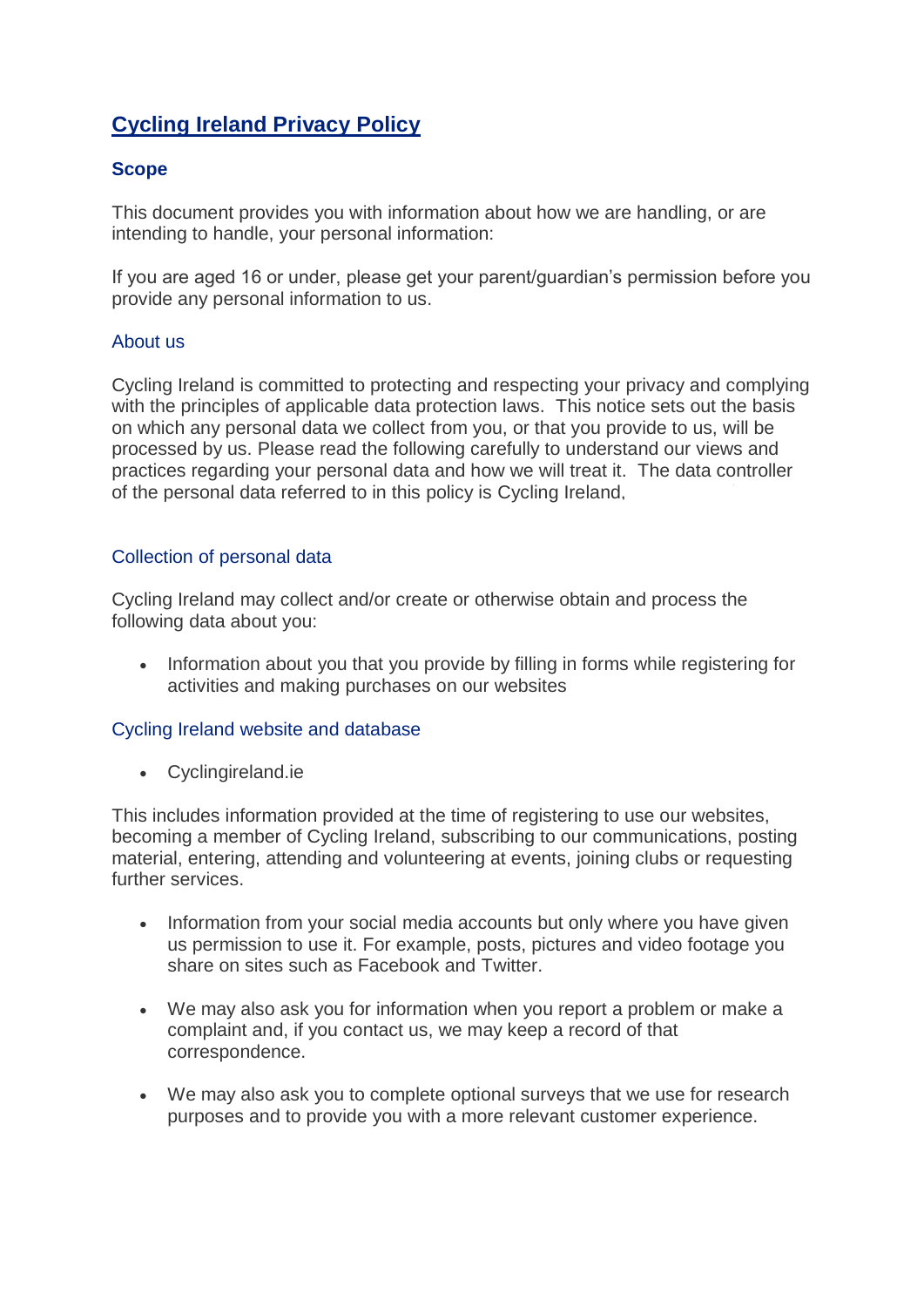- Details of when you digitally interact with Cycling Ireland via our websites and other digital channels and the resources that you access which may include the use of cookies (subject to our Cookie policy).
- Information about emails and other communications we have sent to you and your interaction with them.
- Information from third parties where you consent to those other organisations sharing information they hold on you with us, and where those other organisations lawfully share your information with us.

# Uses made of your information and the basis of processing

Cycling Ireland will use your personal information to:

- Ensure that content from our websites is presented in the most effective manner;
- Authenticate you when you register;
- Carry out our obligations arising from any contracts entered into between you and Cycling Ireland;
- Provide you with information, products or services that you request from Cycling Ireland or which we feel may interest you, where we are legally entitled to do so;
- Enable people to join events, rides, clubs and groups and communicate with each other via the Cycling Ireland's system as part of that activity;
- Allow you to participate in interactive features of Cycling Ireland's service, when you choose to do so;
- Notify you about changes to our service;
- To gather statistics about memberships and people interested in cycling; or
- To segment your personal data to make sure that you only receive information that is relevant to you.
- Publish and maintain a comprehensive set of results and rankings for the sport of cycling

Cycling Ireland will not use any of the personal information we collect from you to make automated business decisions.

The legal basis on which we collect and process the personal data described above depends on the personal information concerned and the specific context in which we collect it. However, we will only use your personal information where we:

- Have your consent to do so;
- Need the personal data to perform a contract with you;
- Need to process your personal information for our legitimate interests and only where our legitimate interests are not overridden by your data protection interests or fundamental rights and freedoms;
- Have a legal obligation to collect personal information from you; or
- Need the personal information protect your vital interests or those of another person.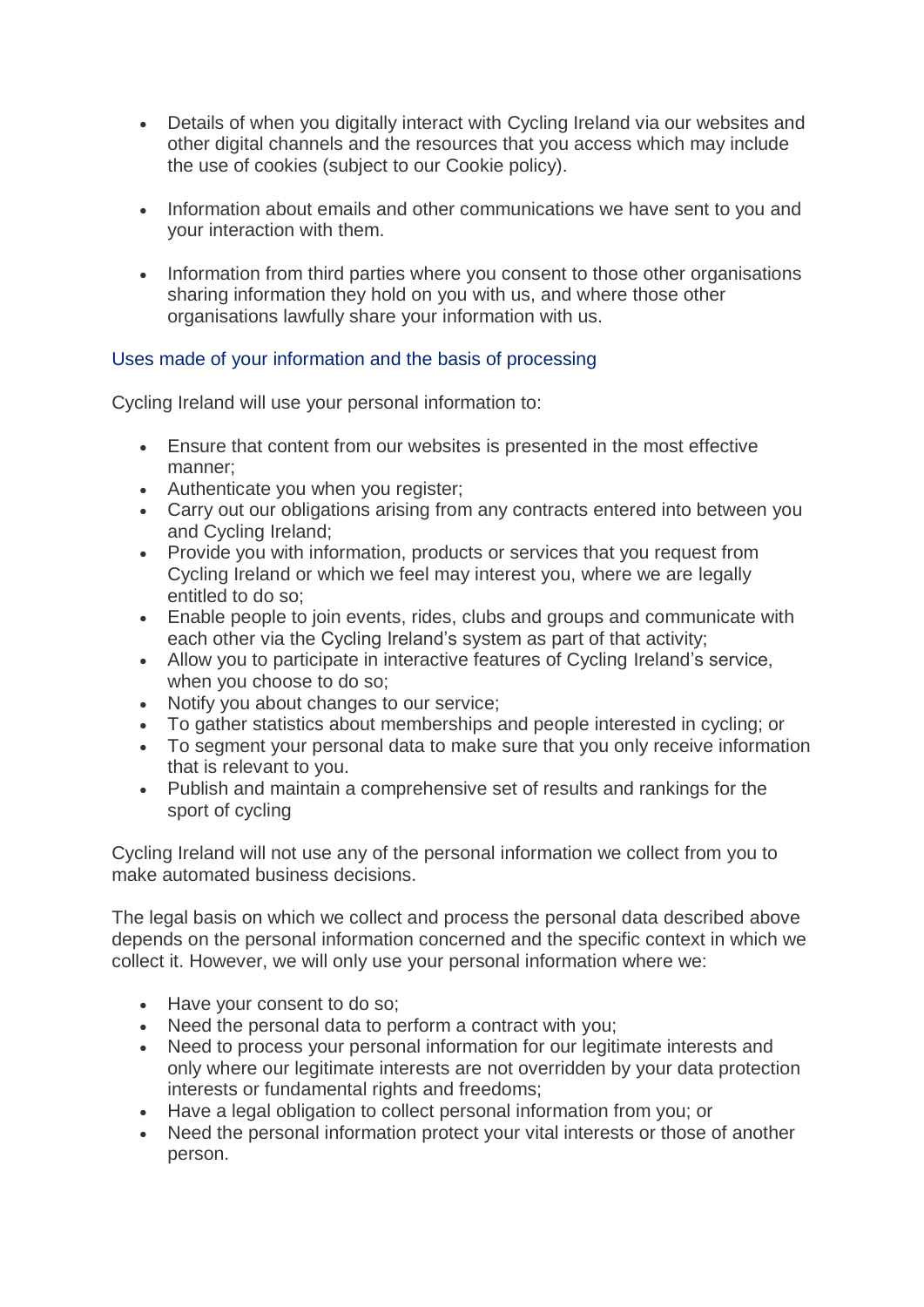If we ask you to provide personal information to comply with a legal requirement or to perform a contract with you, we will make this clear at the relevant time, and advise you whether the provision of your personal information is mandatory or not (as well as the possible consequences if you do not provide your personal information).

#### Information security

Cycling Ireland will take all steps reasonably necessary including policies, procedures and security features to ensure that your data is treated securely and protected from unauthorised and unlawful access and/or use, and in accordance with this notice. Unfortunately, the transmission of information via the internet is not completely secure and, although we will do our best to protect your personal data transmitted to us via the internet, we cannot guarantee the security of your data transmitted to our website from your device. Any transmission is at your own risk.

Where we have given you (or where you have chosen) a password which enables you to access certain parts of the website, you are responsible for keeping this password confidential. We ask you not to share such a password with anyone.

Where any payments are being collected on our behalf, we require our payment providers to be compliant with the Payment Card Industry's Data Security standards (PCI-DSS).

#### Recipients of personal data

We will share information about you with some of our suppliers who process data on our behalf to help us to provide services to you. We undertake this data sharing on the basis of our legitimate interests.

#### Categories of organisation and purpose

- **Marketing agencies** to provide relevant digital content to our customers
- **Database hosting companies** to host Cycling Ireland digital platforms (e.g. Cycling Ireland website) and associated customer databases to enable customers to log in and interact with the website
- **Email broadcasting companies** to send emails to our customers
- **SMS broadcasting companies** to send SMS and text messages to our customers
- **Mailing houses** To send products and benefits to our customers that are not directly produced by Cycling Ireland (e.g. publications)
- **Market research companies** to undertake research of our own customers
- **Social media companies (e.g. Facebook/Twitter)** to verify your identify when you register on our web site using 'register with' functions and to provide you with relevant social media posts
- **Online learning hosting companies** to enable our customers to take part in online training and learning
- **Governing bodies of cycling** to assist in event management, disciplinary issues and maintenance of competition licences (UCI and other federations)
- **Cycling Ireland registered event organisers, ride leaders and officials** to enable event organisers, ride leaders and officials to manage Cycling Ireland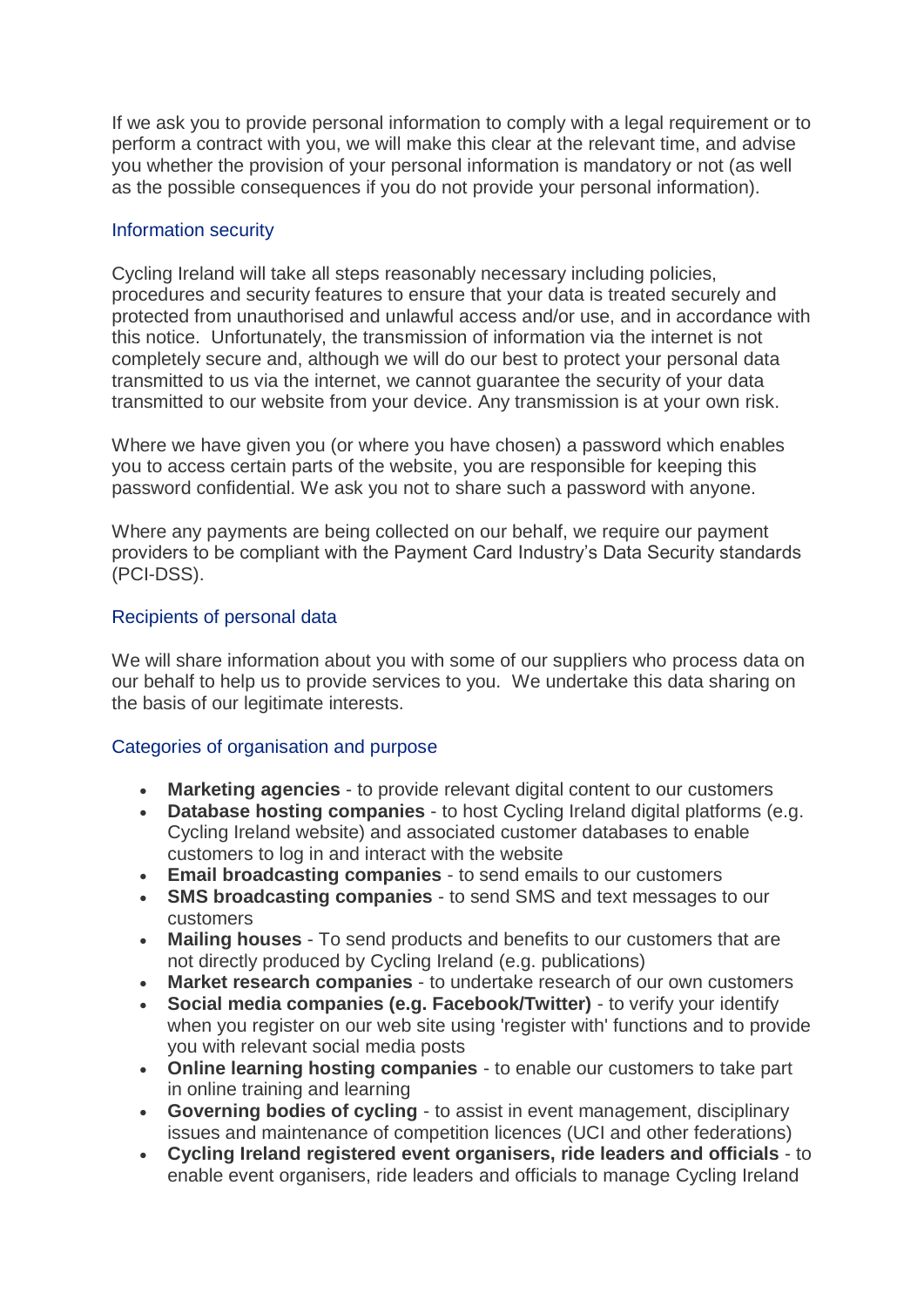registered activities and communicate with participants and appointed volunteers.

- **Cycling Ireland's affiliated cycling club officials and group leaders** to enable clubs and group leaders to communicate with and administer activities for those belonging to their club or group
- **Provincial Cycling Federations**  to manage cycling events, rides, clubs, groups, volunteers and participants registered through Cycling Ireland's systems

#### International transfer of personal data

We do not envisage transferring any information about or relating to individuals to anyone who is located outside of the European Economic Area.

However, on some occasions, the information we collect may be transferred to organisations who may store and use such data at premises in other countries. Where we allow an organisation to process your personal information outside of the European Economic Area, we will ensure that we create and maintain appropriate safeguards with those organisations so that your personal information is subject to the same standards and protections as when we are processing your personal information inside the European Economic Area.

If you choose to sign-up with Facebook/Twitter when you register on our website, Cycling Ireland may access your personal data in your Facebook/Twitter account, depending on your settings, and we may post information submitted on our websites to Facebook/Twitter who will store such information in the United States. The EU has not endorsed the privacy laws of the United States but has approved a framework for the transfer of personal data called the EU:US Privacy Shield under which Facebook/Twitter has a valid certificate enabling us to lawfully transfer your personal data to Facebook. You may review [Facebook/Twitter's Privacy Shield](https://www.privacyshield.gov/welcome)  [certificate here.](https://www.privacyshield.gov/welcome)

#### Data retention period

We will hold information about you in our data systems only for as long as we need it for the purpose for which we collected it, which is as follows:

- As long as you continue to log into our website or use our services (including engaging with emails, entering cycling events, making purchases, entering prize draws or downloading content) we will retain and process information about you. In such cases, you will be considered to be an 'active' customer. If you have not been 'active' as a customer for a period of three years, Cycling Ireland will deactivate your customer account and anonymise any personal data relating to you.
- Any data relating to the obligations of Cycling Ireland to maintain a comprehensive, published index of results as a National Governing Body for sport will be retained. This would not include more than name, age category and gender alongside details of the event in which an individual took part.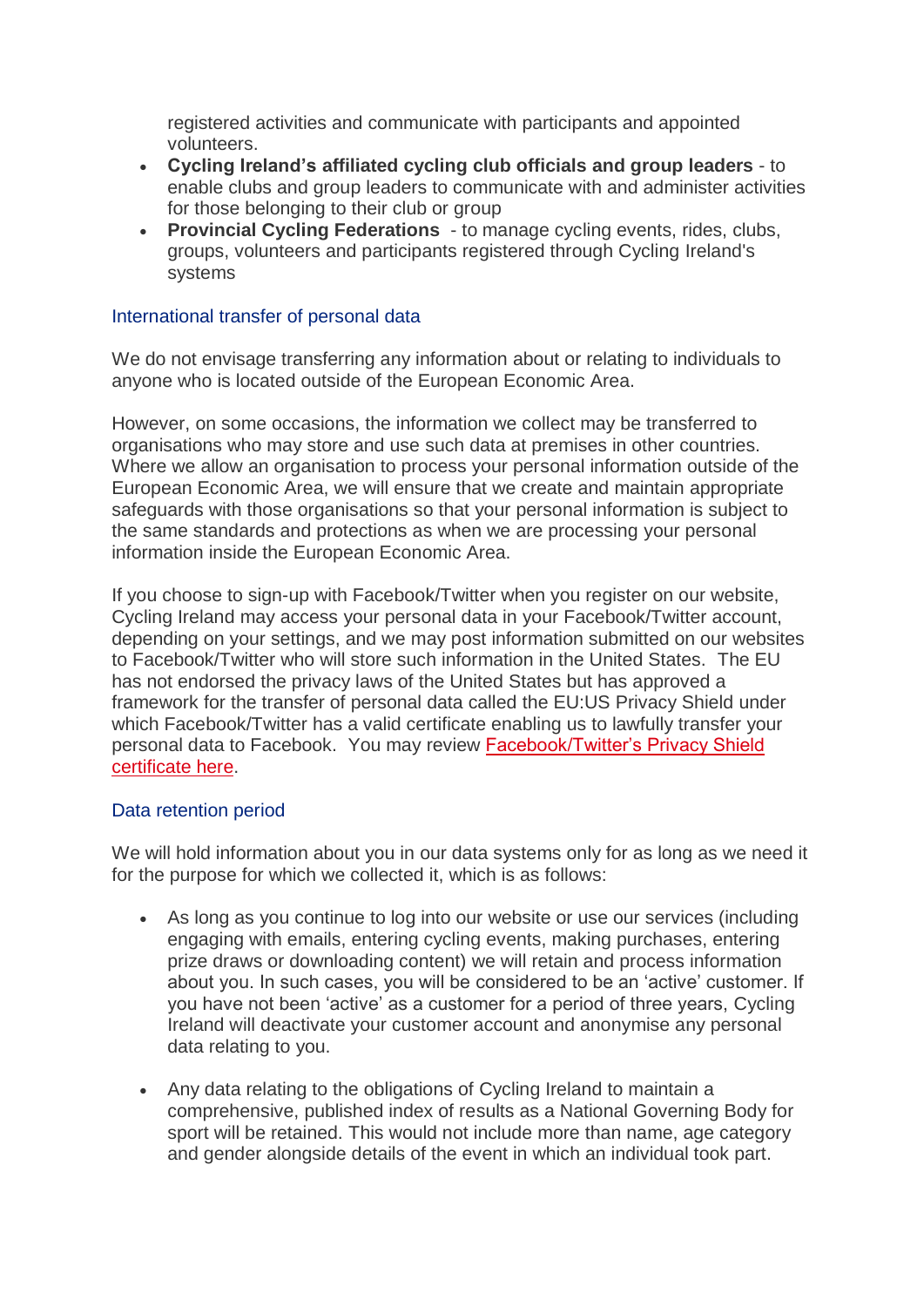• Personal data linked to the processing of insurance claims, subject access requests, disputes, safeguarding investigations, disciplinary or police matters will only be kept for as long as it necessary for those purposes, as each is applicable.

#### IP addresses and cookies

We may collect information about your computer, including where available your IP address, operating system and browser type, for system administration and to report aggregate information to our advertisers. This is statistical data about our users' browsing actions and patterns and does not identify any individual.

For the same reason, we may obtain information about your general internet usage by using a cookie file which is stored on the hard drive of your computer. Cookies contain information that is transferred to your computer's hard drive.

In addition to the above we use third party cookies and pixels to advertise Cycling Ireland and our products across the internet (for example via Google AdWords Remarketing and other services). Remarketing will display relevant adverts tailored to you based on what parts of the Cycling Ireland website you have viewed by placing a cookie on your machine. This does not in any way identify you or give access to your computer. Remarketing allows us to tailor our marketing to better suit your needs and only display adverts that are relevant to you.

You may refuse to accept cookies by activating the setting on your browser which allows you to refuse the setting of cookies. However, if you select this setting you may be unable to access certain parts of the Site. Unless you have adjusted your browser setting so that it will refuse cookies, our system will issue cookies when you log on to the Site

Please note that our advertisers may also use cookies, over which we have no control.

#### The data subject's rights

Data protection laws grant you, as a Data Subject, certain 'information rights', which are summarised below:

- **Right of access** You have the right to obtain a copy of information we hold about you
- **Right of rectification or erasure** If you feel that any data that we hold about you is inaccurate, you have the right to ask us to correct or rectify it. You also have a right to ask us to erase information about you where you can demonstrate that the data we hold is no longer needed by us, or if you withdraw the consent upon which our processing is based, or if you feel that we are unlawfully processing your data. Please note that we may be entitled to retain your personal data despite your request, for example if we are under a separate legal obligation to retain it. Your right of rectification and erasure extends to anyone we have disclosed your personal information to and we will